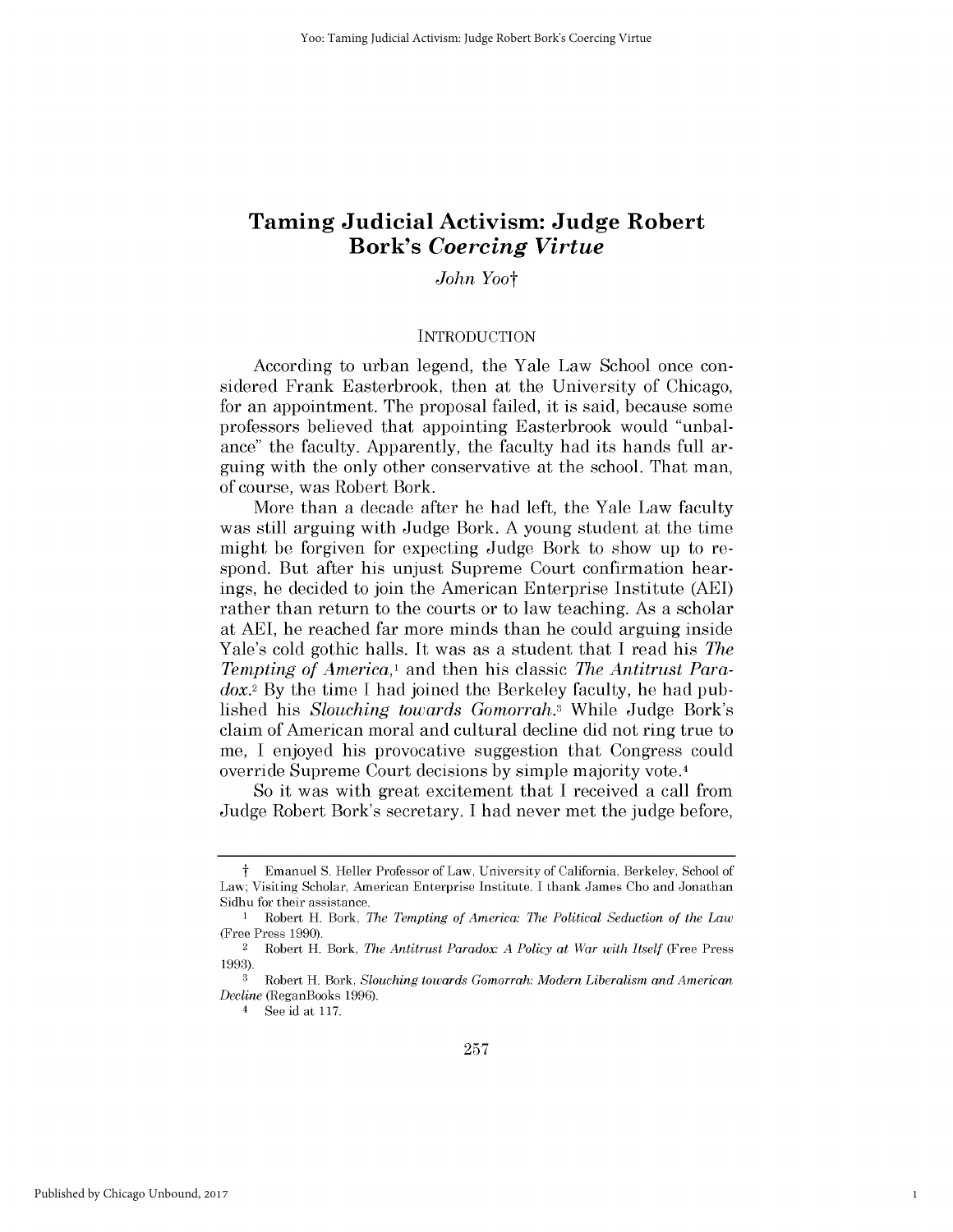# *The University of Chicago Law Review Dialogue* **258 [80:257**

though he was a living legend. His office was spacious, but clouds of cigarette smoke obscured its outer reaches. **I** waited for the Delphic oracle to appear and prophesy through the haze. Judge Bork was without ceremony and got right down to business. He wanted to talk about international law and the **US** courts. He believed that the Alien Tort Statutes **(ATS)** had tempted judges to conjure new rights from the mists of international law and import them directly into American law.6 For a scholar who had literally written the book on judicial activism, the lower courts' embrace of the **ATS** assumed the latest front in the struggle between originalism and liberalism. But activism was no longer a uniquely American disease. It had spread to other nations, such as Canada and Israel.7 His thoughts became *Coercing Virtue,* and it was my privilege to help Judge Bork **by** reading in draft form his early articles and then the book itself.

#### **I. COERCING** VIRTUE, WORLDWIDE

*Coercing Virtue is* a slim volume that takes on a **big** problem. International affairs have taken on an increasingly legal cast. International law once governed only the relations between nation-states. 8 But as Professor Julian Ku and **I** observe, globalization of communications and transportation has made national borders more permeable than ever before.9 Opportunities and problems that once rested purely in the territory of a nation now stretch across multiple borders, requiring international cooperation to solve them. Law has followed. Matters that once fell sole**ly** within the domestic jurisdiction of individual nations, such as the environment and human rights, have become subject to international rules.1o

Judge Bork describes that as law crosses borders, judicial activism spreads with it.11 He sees both phenomena as two sides of the coin, where the legalization of global affairs encourages

**<sup>5</sup>**Judiciary Act of **1789** *§* **9,** ch 20, **1** Stat **73, 76-77,** codified as amended at **28 USC** *§* **1350.**

**<sup>6</sup> See** Robert H. Bork, *Coercing Virtue: The Worldwide Rule of Judges* **25-27 (AEl 2003).**

**<sup>7</sup> See** id at **16.** See also id at **85-134.**

**<sup>8</sup>**See Julian Ku and John Yoo, *Taming Globalization: International Law, the US Constitution, and the New World Order* **22-23** (Oxford 2012).

<sup>&</sup>lt;sup>9</sup> See id at 21.

**<sup>10</sup>**See id at **37.**

**<sup>11</sup>** See Bork, *Coercing Virtue* at **15-17** (cited in note **6).**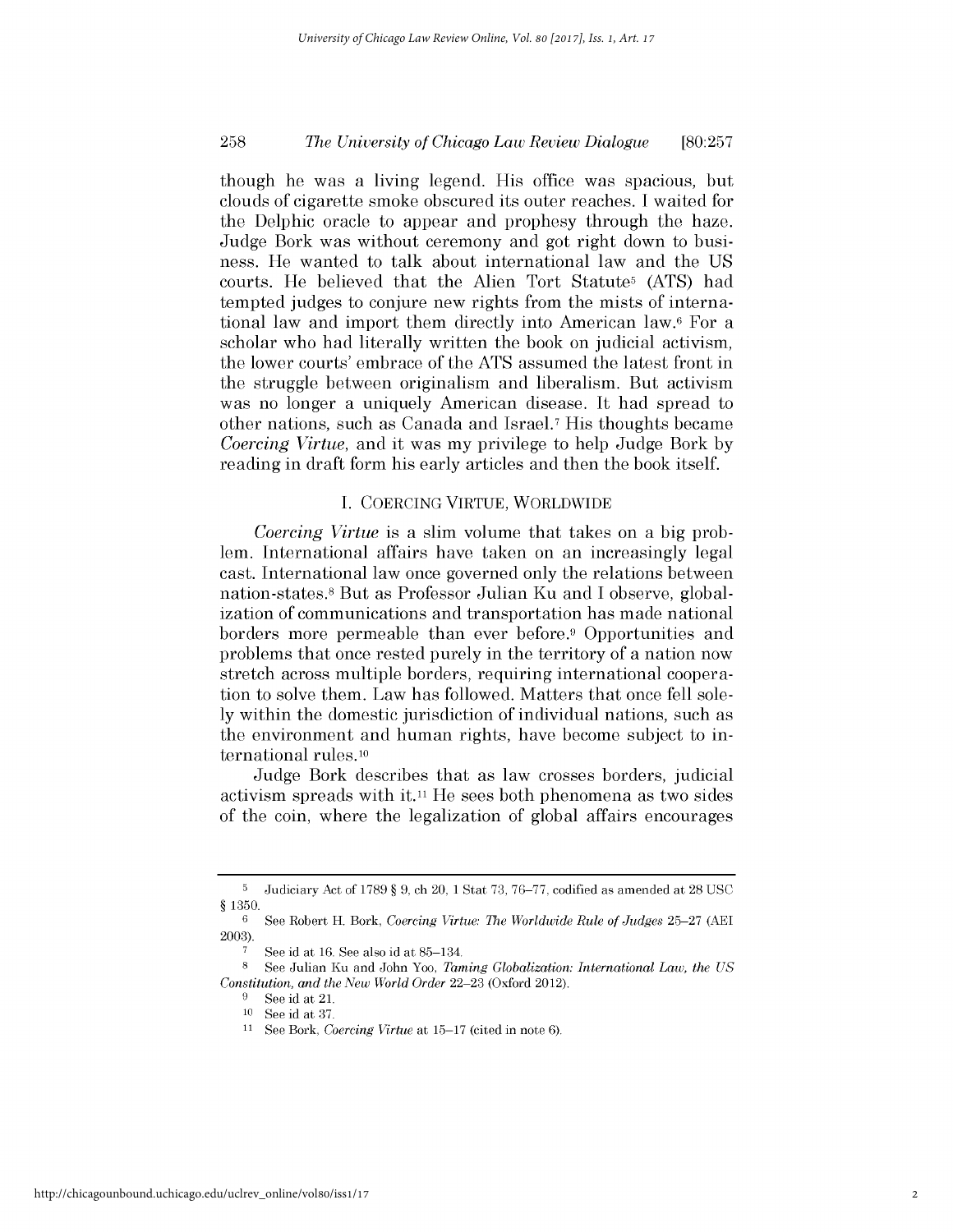judges to impose their own policy preferences.12 Extending a theme that runs consistently through his work on antitrust and constitutional law, Bork argues that judges possess neither democratic legitimacy nor special expertise to incorporate inter-

national norms. 13 Anyone who cares about democratic accountability should pay attention when unaccountable judges use judicial review to advance policy goals that would never survive at the ballot box. 14 Naturally, Bork does all this in his characteristically acerbic style.

*Coercing Virtue is* noteworthy for challenging internationalists-those who favor automatic American adoption of international law-on their own turf. Judge Bork does not only rely on the intentions of the Framers of the Constitution. He also looks at jurisprudence abroad to evaluate judicial decisions at home. *Coercing Virtue* is a comparative study that examines the convergence of judicial activism in the United States, Canada, and Israel.15 It shows that a dialogue among legal elites in these countries has led to both the import and export of judicial activ**ism. <sup>16</sup>**Judicial activism, indeed, has gone global.

*Coercing Virtue* influenced my work. In *Taming Globalization,* Professor Ku and **I** build on Judge Bork's legacy **by** examining globalization's effects on American constitutional law.17 We argue that globalization has placed pressure on federalism and separations of powers. 18 Like Judge Bork, we find several recent Supreme Court cases in the field wanting, particularly those relying on international and foreign legal sources as authority.19 To preserve the American bedrock principle of popular sovereignty, we argue for rejuvenating non-self-executing treaties and limiting *Missouri v Holland.20* These foreign-affairs doctrines would limit judicial discretion and place the authority to adopt international law in the elected branches of government. Where

<sup>12</sup>**See** id at **16.**

 $13$  See id at  $10-11$ .<br> $14$  See id at 5-6

See id at 5-6.

**<sup>15</sup> See** Bork, *Coercing Virtue* at 52-134 (cited in note **6).**

**<sup>16</sup>**See id at **15-16.**

**<sup>17</sup>**See Ku and Yoo, *Taming Globalization* at **1-18** (cited in note **8).** For specific examples of how this impact has been felt, see id at **177-226.**

**<sup>18</sup>**See id at **70-86.**

**<sup>19</sup>**See id at **177-78, 227-32.**

<sup>20</sup>**252 US** 416 **(1920)** (upholding Congress's power to make treaties as supreme over the interests of the states). See Ku and Yoo, *Taming Globalization* at **89-90** (cited in note **8).**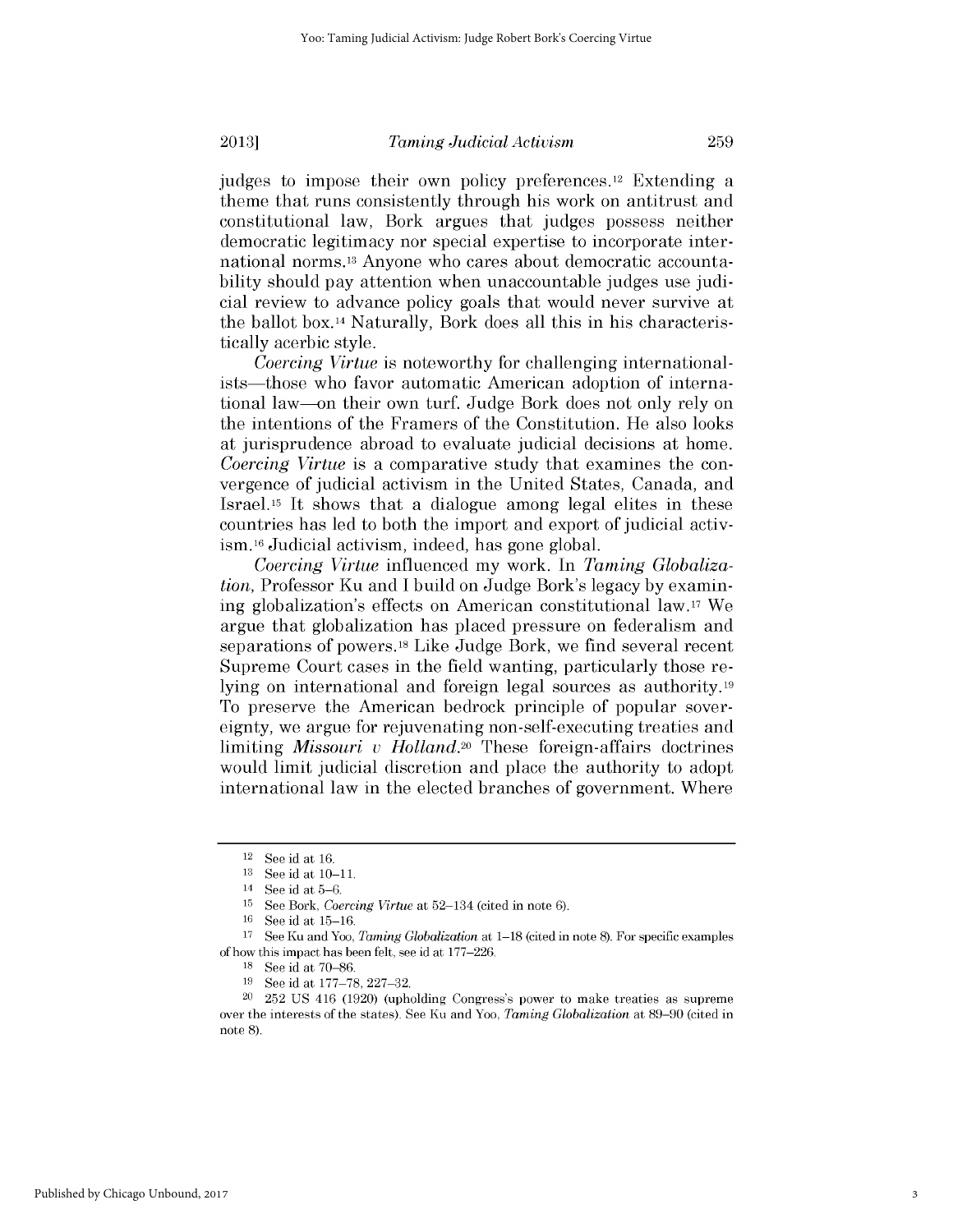# *The University of Chicago Law Review Dialogue* 260 **[80:257**

*Coercing Virtue* diagnosed the problem, we hoped to identify solutions for the American constitutional and political system.

#### **II. THE** ANTIDEMOCRATIC **NEW CLASS**

*Coercing Virtue* goes beyond the analysis of doctrine to seek the political underpinnings of the movement toward judicial activism on a global scale. Judge Bork takes issue with the cultural left, which he believes has commandeered the courts to advance its policy agenda.21 Members of the New Class, as Judge Bork calls it, "traffic, at wholesale or retail, in ideas, words, or images and have at best meager practical experience of the subjects on which they expound."22 According to Judge Bork, the New *Class possesses* an "impulse toward socialism" that manifests itself in both economic and cultural aspects **of** life.23 Because the New Class often operates as a political minority in individual countries, it must find ways to circumvent the results of elections.24 The judiciary makes for an ideal weapon because it allows a minority to win policies that cannot command majorities of the electorate.25

**If** confined to the ivory tower, socialist programs would pose little danger. But, Judge Bork argues, activist judges have taken up the New Class's agenda.26 Without any authority to make political choices, the courts must invent constitutional meaning to advance the cause of the New Class.27 Activist judges, he explains, "decide cases in ways that have no plausible connection to the law they purport to be applying, or **[ ]** stretch or even contradict the meaning of that law."28 "They arrive at results **by** announcing principles that were never contemplated **by** those who wrote and voted for the law."29

The critical question for conservatives is, why do judges adopt the New Class's agenda in the first place? Even **if** judges have discretion to choose between adopting an international law norm or not, they could always choose to defer to the political branches. It *is* here that Judge Bork's foray into political science

<sup>21</sup>**See** Bork, *Coercing Virtue at* 2 (cited in note **6).**

<sup>22</sup>**Id.**

 $\frac{23}{24}$  **Id at 6.**<br>**24 Soo id** 

See id at 5.

**<sup>25</sup>See** Bork, *Coercing Virtue* at **5-6** (cited in note **6).**

**<sup>26</sup>See** id at 2.

**<sup>27</sup>See** id at **8-9.**

**<sup>28</sup>Id** at **8.**

**<sup>29</sup>***Bork, Coercing Virtue* at **8** (cited in note **6).**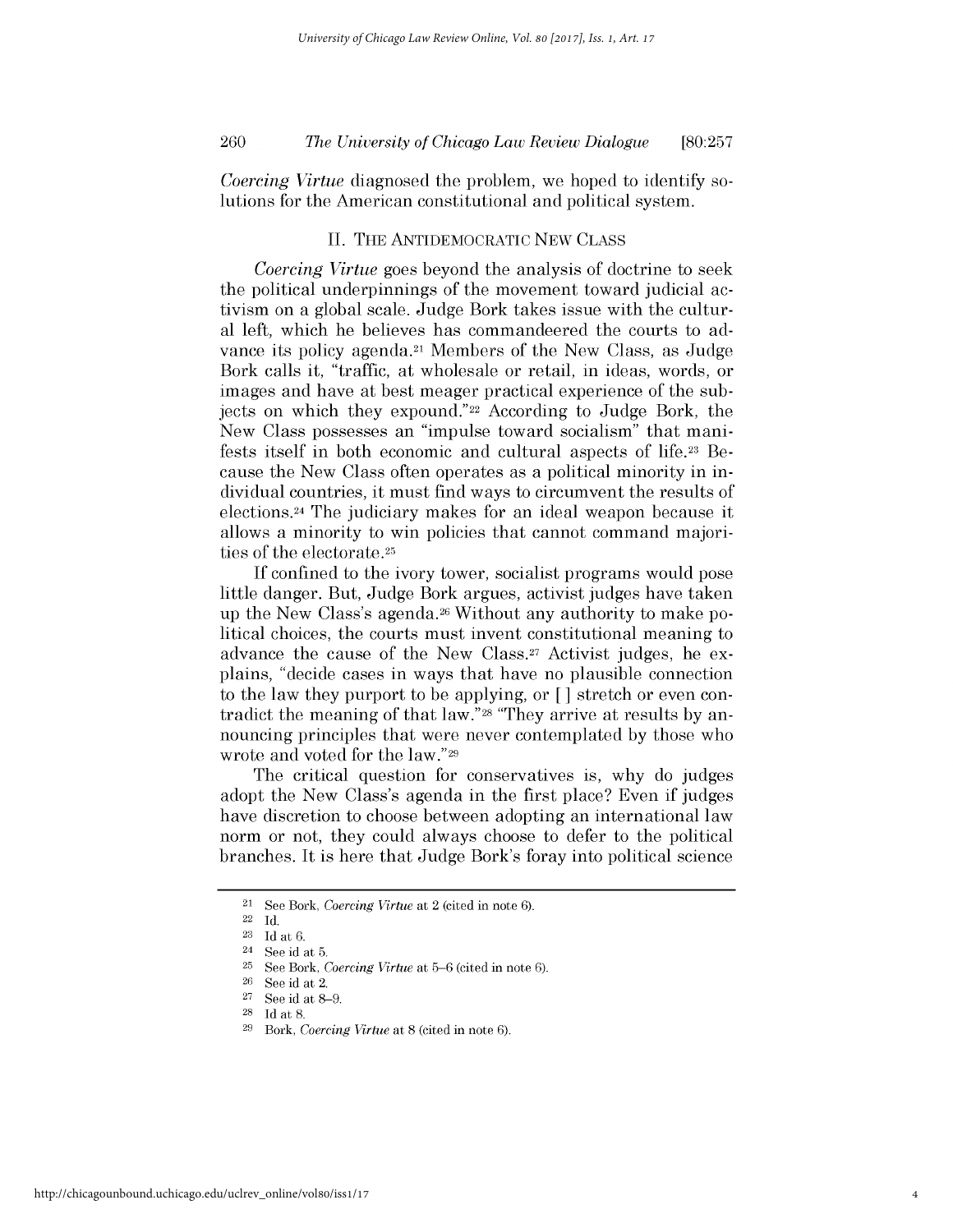and sociology becomes necessary. Lawyers and judges, he believes, have fallen sway to the siren song of the professoriate.<sup>30</sup> Indeed, judges are "certified members of the intelligentsia," having passed through its training grounds of colleges and law schools.31 "The prestige of a judge depends on being thought well of in universities, law schools, and the media, all bastions of the New Class."32 Professors may think up destructive socialist ideas, and pundits may popularize them, but without the judges they would remain the fodder of debate societies. 33 Judges are the sharp end of the intellectuals' spear.

Judge Bork believes that judges became the engine room for the New Class. When activist judges take hold in a country, they *shift its* culture faster to the left.34 And when activist judges begin to copy similar examples from other countries, they accelerate the process even faster. The defects of judicial activism, he explains, will only become magnified, including the loss of democratic self-rule, the imposition of cultural values held **by** a minority, and the politicization of law.35 International law in the hands of such judges will be used to outmaneuver the **US** democratic process. 36 Judge Bork suspects that a kind of "sinister element" may exist in international law because the New Class may hope to have their views adopted abroad and then imposed here in the United States.<sup>37</sup>

#### III. THE PROBLEM OF **FOREIGN** LAW

*Coercing Virtue* was one of the first works to pinpoint these developments in the reliance on foreign law **by** the **US** Supreme Court. There is little doubt that the justices have flirted with the idea that **US** courts should take into account foreign views in their deliberations. In *Thompson v Oklahoma,38* the Court found that capital punishment for a crime committed **by** a fifteen-yearold constitutes cruel and unusual punishment.39 Writing for a divided Court, Justice John Paul Stevens claimed support in the

**<sup>30</sup>**See id at **9-10.**

**<sup>31</sup> Id** at **9.**

**<sup>32</sup>Id.**

**<sup>33</sup>**See Bork, *Coercing Virtue* at **5-6** (cited in note **6).**

<sup>34</sup> See id at **9-10.**

**<sup>35</sup>See** id at **16.**

**<sup>36</sup>**See id.

**<sup>37</sup>***Bork, Coercing Virtue* at **16** (cited in note **6).**

**<sup>38</sup>487 US 815 (1988).**

**<sup>39</sup>Id** at **838**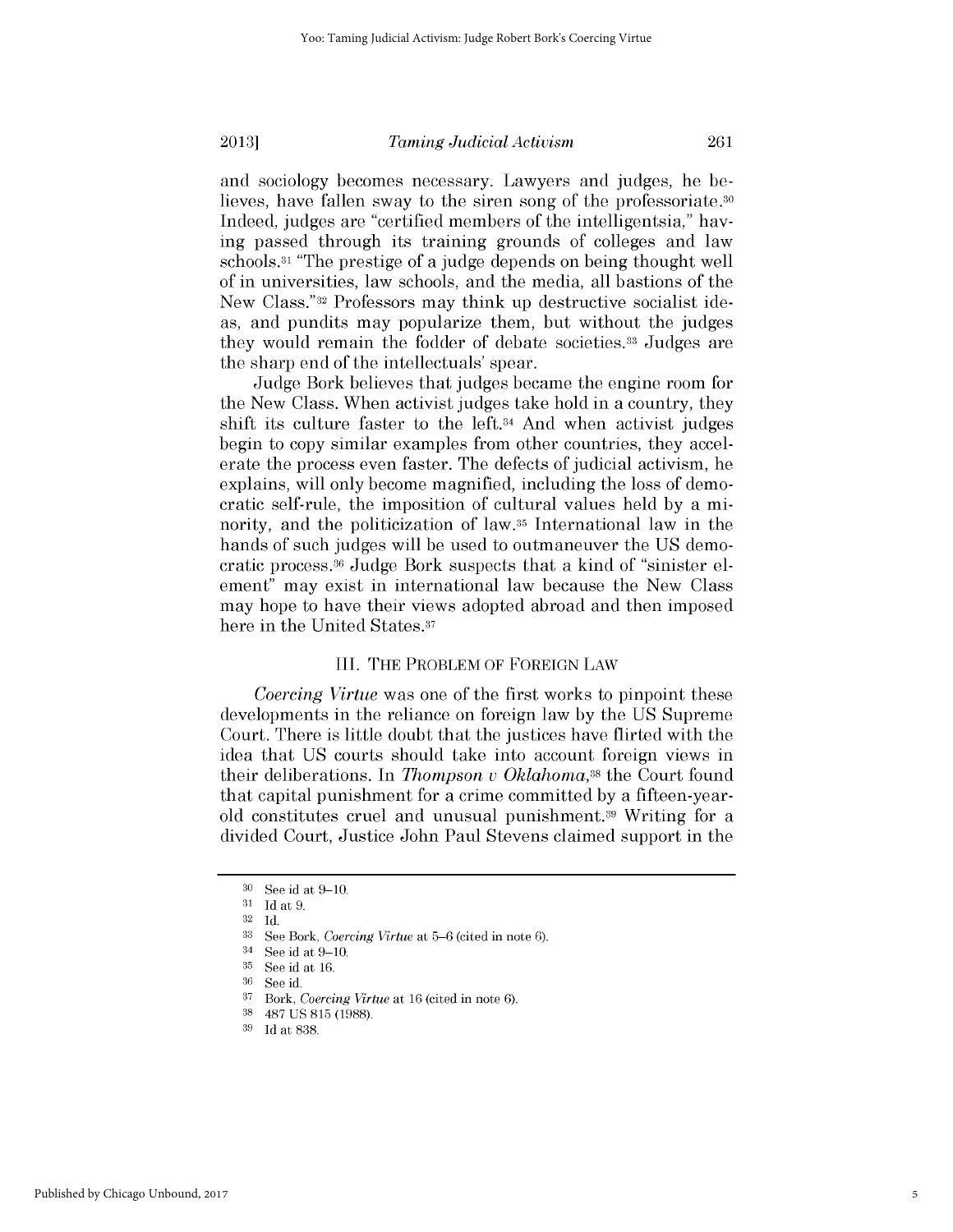# *The University of Chicago Law Review Dialogue* 262 **[80:257**

views of other nations, including leading members of Western Europe, and human rights treaties that had not been ratified **by** the United States.40 In his dissent in *Printz v United States,41* Justice Stephen Breyer claimed that foreign views of federalism supported the federal commandeering of state agencies.<sup>42</sup> Since *Coercing Virtue,* the Court has kept up the practice **by** citing foreign law in cases further narrowing the death penalty and protecting gay rights.43

There are a number of reasons to question the look abroad. Most obviously, in these cases foreign judiciaries' decisions are not even interpreting the Constitution of the United States, but their own governing documents. Judge Bork argues that some of these foreign views come from foreign legislatures, not even **ju**dicial decisions, and are entirely irrelevant for judicial interpretation of the Constitution.44 Professor Ku and **I** have also argued that relying on foreign law violates the original understanding of the Constitution, which rejected foreign governing concepts (except those of Great Britain).45 Nevertheless, Judge Bork finds the practice is "not surprising, given liberalism's tendency to search for the universal and to denigrate the particular."<sup>46</sup>

Judge Bork also finds a second avenue for activist judges cheered on **by** an appreciative community of advocates and academics-in the **1789** Alien Tort Statute.47 Of mysterious origins, the statute sat largely unused for nearly two hundred years.48 It provides jurisdiction in federal court for torts "committed in violation of the law of nations."49 Judge Bork criticizes the modern interpretation of the **ATS** to allow **US** courts to create claims with no connection to the United States, contrary to any contemporaneous understanding of a violation of the law of nations

**<sup>40</sup>See** id at **830-31 &** n 34.

**<sup>41</sup>521 US 898 (1997).**

**<sup>42</sup>**See id at **976** (Breyer dissenting).

<sup>43</sup> See *Roper u Simmons,* 543 **US 551, 575-78 (2005)** (considering the practices of other countries and the guidance of the United Nations in support of the Court's holding that it is "cruel and unusual" to execute offenders under eighteen years old); *Lawrence* v *Texas,* **539 US 558, 573 (2003)** (discussing the relevance of a European Court of Human Rights decision holding an Irish antisodomy law invalid under the European Convention on Human Rights).

<sup>44</sup>**See** Bork, *Coercing Virtue* at **23** (cited in note **6).**

**<sup>45</sup>**See Ku and Yoo, *Taming Globalization* at 241-42 (cited in note **8).**

**<sup>46</sup>***Bork, Coercing Virtue* at 22 (cited in note **6).**

<sup>47</sup>**ATS, 1** Stat at **76-77.**

<sup>48</sup> See Bork, *Coercing Virtue* at **25** (cited in note **6).**

<sup>49</sup>**28 USC** *§* **1350.**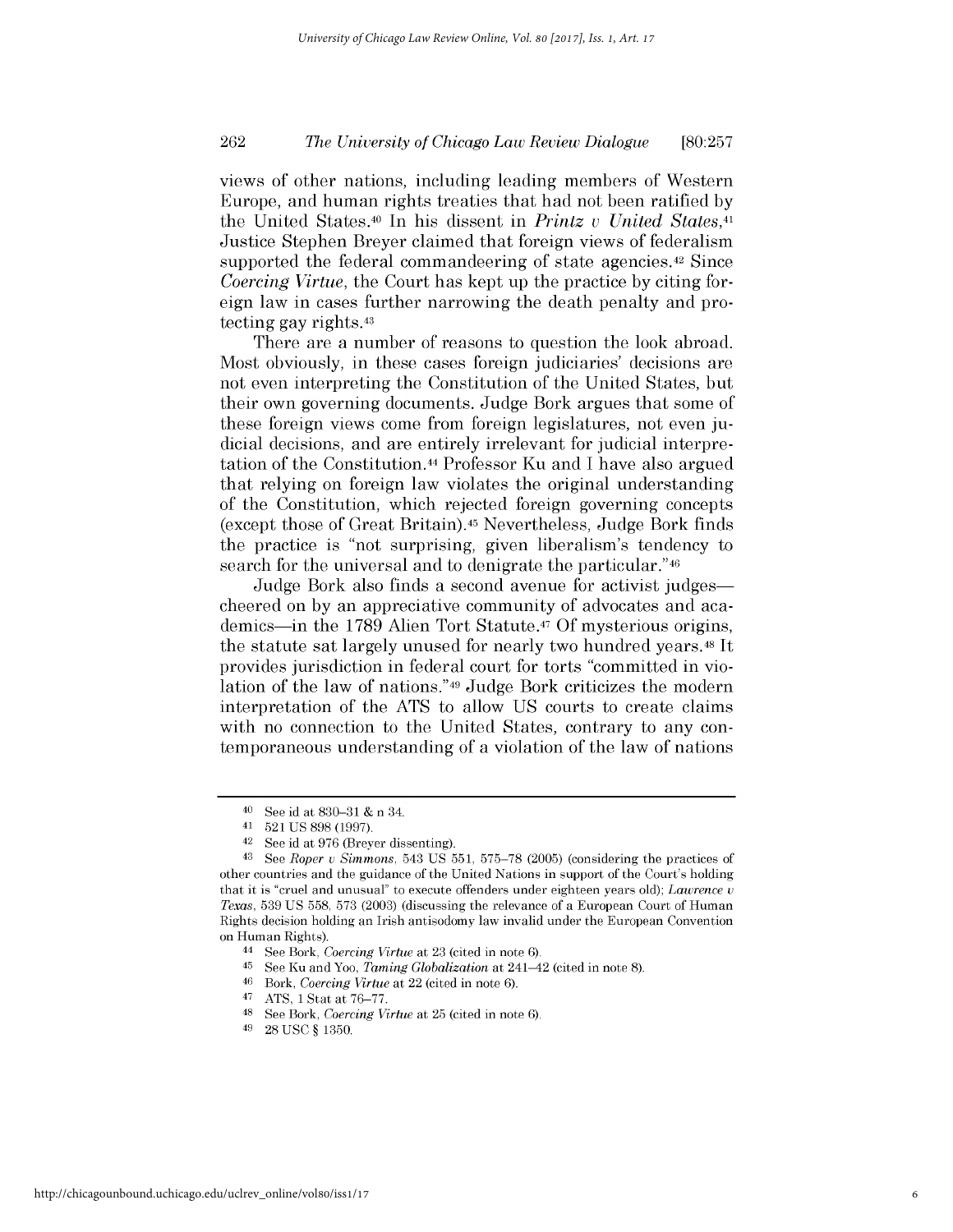cognizable **by** an individual in a private right of action (which in **1789** was limited to the protection of diplomatic officers and similar rights).50 Instead, as Judge Bork notes, the law of nations in **1789** "bears almost no resemblance to the law of nations being applied **by U.S.** courts today."51 As Professor Ku and **I** have also argued, there is little support for the theory that the **ATS** provides a substantive cause of action based on its text, structure, or history.52 While Judge Bork **did** not convince the Court to adopt his views on foreign law, he no doubt had an effect in reining in the expansive application of the **ATS,** which finally occurred last term in *Kiobel v Royal Dutch Petroleum Co.53*

**A** third area in which activist judges undermine democratic accountability is on the question of universal criminal jurisdiction. It goes without saying, of course, that criminals should be brought to justice. But proper jurisdiction, Judge Bork believes, is required for judicial legitimacy and to preserve the rule of law and democratic self-government.54 Judge Bork points to several examples of universal criminal jurisdiction, though none from the United States. The Belgian Supreme Court ruled that Israeli prime minister Ariel Sharon could be tried for alleged war crimes after he left office.55 The second example involved Chile's former government head, General Augusto Pinochet.56 While in a London hospital, Pinochet was arrested because a Spanish judge had issued an international warrant for his arrest, and a **UK** judge then issued a warrant for his extradition.57 Jurisdiction was claimed over Chile's objections, which had its own settlement with Pinochet.58 Ultimately the **UK** home secretary allowed him to return to Chile.<sup>59</sup> A third was the example of Slobodan Milosevic, who was deported from Yugoslavia to be tried **in** front of the International Criminal Tribunal at The Hague.60 Bork argues that the Serbian government, against the wishes of its constitutional court, extradited Milosevic because of

**<sup>50</sup>See** Bork, *Coercing Virtue at* **26-27** (cited in note **6).**

**<sup>51</sup>Id** at **27.**

**<sup>52</sup>See** Ku and Yoo, *Taming Globalization* at **179-88** (cited in note **8).**

**<sup>53</sup>133 S** Ct **1659, 1665 (2013).**

<sup>54</sup>**See** Bork, *Coercing Virtue* at **29** (cited in note **6).**

**<sup>5</sup>s** See id at **28.**

**<sup>56</sup>**See id at **28-29. <sup>57</sup>**See id.

**<sup>58</sup>**See Bork, *Coercing Virtue* at **29** (cited in note **6).**

**<sup>59</sup>Id.**

**<sup>60</sup>See** id at **29-30.**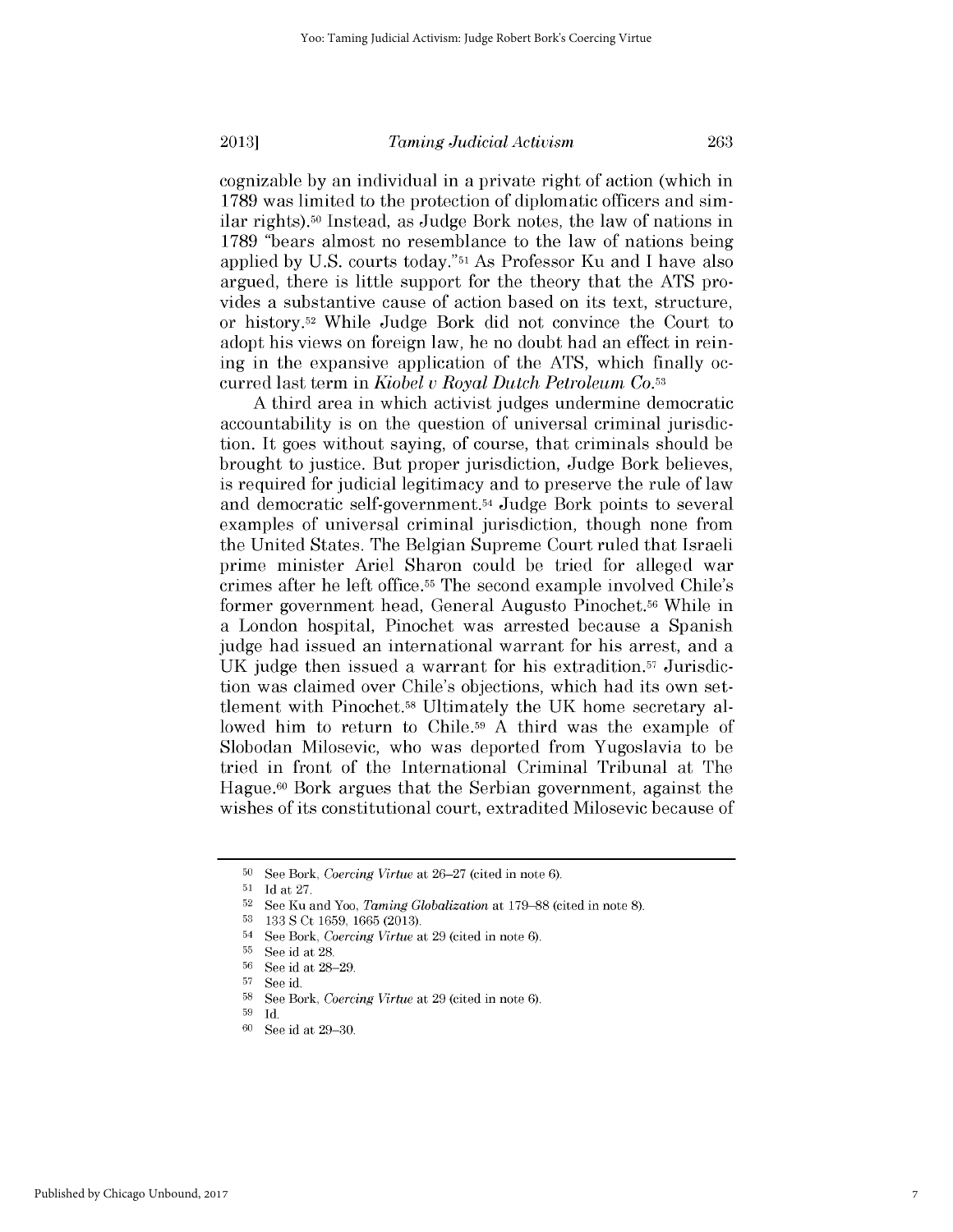# *The University of Chicago Law Review Dialogue* 264 **[80:257**

a **US** threat to withhold reconstruction aid.61 While Judge Bork agrees that most "wanted Milosevic to pay for his crimes, his punishment **did** not vindicate international law. Other men with blood on their hands walk free. **All** that was proved is that the United States, like other nations, can manipulate other governments and justify it as a dedication to international justice."62

**A** final arena for international law is the use of force. Judge Bork argues that the left has largely used international law as a vehicle to further its views on international morality.63 **A** prime example is Nicaragua v United States of America,<sup>64</sup> in which the International Court of Justice **(ICJ)** declared illegal **US** *assis*tance to rebels against the Sandinista dictatorship in Nicaragua.65 Despite supporting rebels attacking **El** Salvador, the **ICJ** found, Nicaragua had not engaged in an armed attack.66 The **ICJ** heard only Nicaragua and refused **El** Salvador's petition to intervene. The **ICJ** also rejected the United States's claim that it was exercising the "well-established right of collective selfdefense."67 The **ICJ,** Judge Bork observes, is comprised of judges elected **by** the **UN** General Assembly and Security Council in a **highly** political process.68 While it is true that the United States chose not to honor the judgment of the **ICJ by** paying damages to Nicaragua, it still suffered political harm from the judgment.<sup>69</sup>

Judge Bork extends his criticism of Nicaragua to Grenada. The United States used force in Grenada to provide stability after a **1979** coup **by** a Soviet Union-backed revolutionary party.70 While the **ICJ** was not involved, the **UN** General Assembly condemned the action as a violation of international law.71 Judge Bork argues that criticism of the **US** intervention was based on moral and political considerations—not law.<sup>72</sup> Perversely, he notes, this moral calculus was incomplete: **in** Grenada, the government was a violent minority government that threatened

**72 See** id at 44.

**<sup>61</sup> See** id at **30.**

 $62$  Bork, *Coercing Virtue* at 30 (cited in note 6).<br> $63$  Soo id at 39

**<sup>63</sup> See** id at **39.**

<sup>64</sup> Case Concerning Military and Paramilitary Activities in and against Nicaragua (Nicaragua v United States of America), **1986 lCJ** 14.

**<sup>65</sup> Id** at **123 238.** See also Bork, *Coercing Virtue* at 39-41 (cited in note **6).**

**<sup>66</sup>**Nicaragua v United States of America, **1986 lCJ** at **119** at **230.**

 $67$  Bork, *Coercing Virtue* at 40 (cited in note 6).

**<sup>68</sup> See** id at 41.

**<sup>69</sup>**See id at 40-41, 42.

**<sup>70</sup>**See id at 42-43.

<sup>&</sup>lt;sup>71</sup> See Bork, *Coercing Virtue* at 43 (cited in note 6).<sup>72</sup> See id at  $44$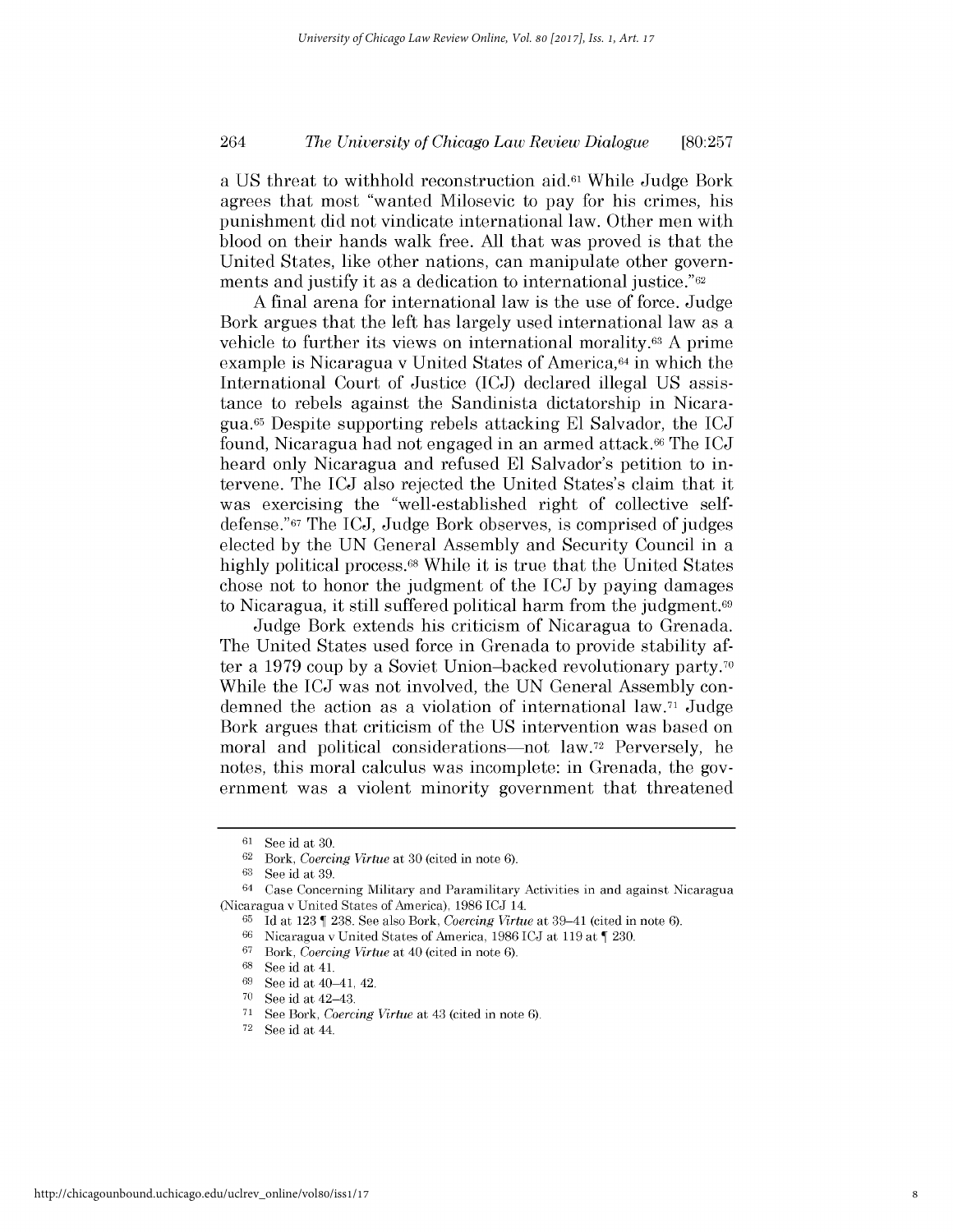democracy in the region.73 Grenadians "were ecstatic at being relieved of their government."74 Yet, that **did** not play into the calculus for the nations in the **UN** General Assembly.75 "International law serves, both internationally and domestically, as a basis for a rhetoric of recrimination directed at the United States and other free nations. It provides an opportunity to transform disputes from debate over substantive matters of right and wrong into an academic discussion of imprecise legalities."76

#### IV. COMPARATIVE JUDICIAL **ACTIVISM**

*Coercing Virtue* criticizes both the politicization of international law and the spread of judicial activism in other countries. Judge Bork's criticism of the courts in the United States is well known and does not need repeating. For the American reader, equally fascinating is Judge Bork's treatment of Canada and Israel, where the courts have not just been influenced **by** the United States, but in some cases have exceeded it. While Canada's Supreme Court is more sensible on speech and religion than the **US,** Judge Bork argues, it has become equally **if** not more activist in the areas of abortion and substantive due process.<sup> $77$ </sup> Like the **US,** the Canadian courts have interpreted the Canadian Charter's "right to life" language to confer a right to abortion.78 Judge Bork suggests that the Supreme Court of Canada adopted the **US** Supreme Court's reasoning in *Roe v Wade79* implicitly, having utilized remarkably similar language to link the right to human dignity.80

Israel's Supreme Court, in Judge Bork's reading, emerges as the most activist court of all. It is becoming the "dominant institution in the nation."81 The Supreme Court of Israel has found all behavior, government or personal, reviewable **by** the court. <sup>82</sup> It *possesses* the authority to, among other things, review nearly every government action and decision as "unreasonable,"

**<sup>73</sup> See** id at 46.

<sup>74</sup> **Id.**

**<sup>75</sup> See** Bork, *Coercing Virtue* at 43-46 (cited in note **6).**

**<sup>76</sup>**Id at 47.

**<sup>77</sup> See** id at **92-110.**

**<sup>78</sup>**Id at **98-100.**

**<sup>79</sup>**410 **US 113 (1973).**

**<sup>80</sup>**See Bork, *Coercing Virtue* at **99-100** (cited in note **6).**

**<sup>81</sup>**Idat 111.

**<sup>82</sup> See** id at 114.